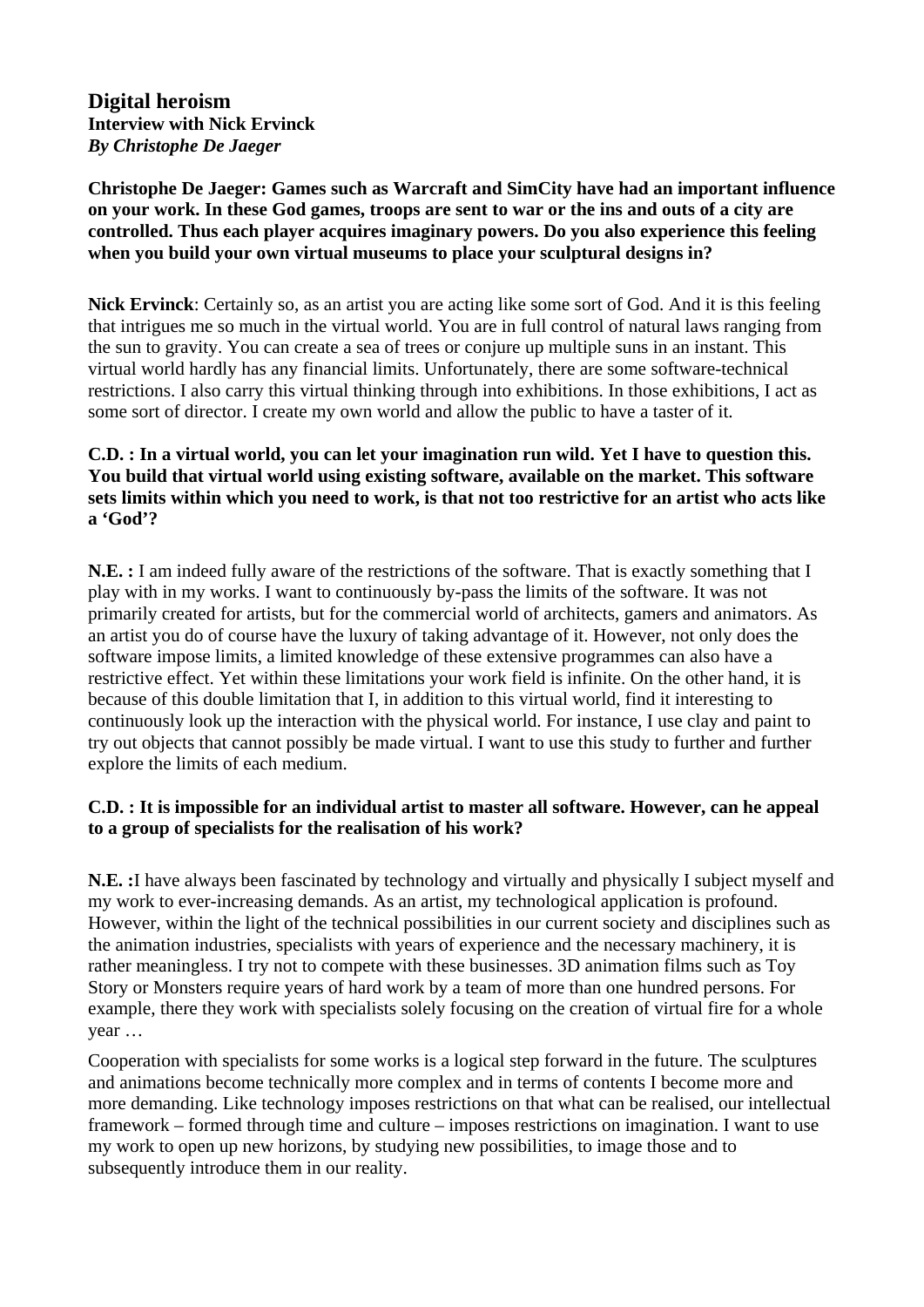#### **C.D. : A cooperative venture with other people does of course clash with the romantic image of the artist as a genius individual?**

**N.E. :**perhaps this romantic image is overstated? I can to an extent imagine this romantic image with Van Gogh. However, if we look further back in the past, we are faced with gigantic studios such as that of Rubens. Today, cooperation does not have a very positive ring to it, but it will become inevitable in due course, certainly so in the case of larger projects. I work with an enormous amount of intensity and, as an artist, I start on the basis of a personal message and style that I gradually develop, perhaps this can be referred to as romantic.

# **C.D. : According to you, an artist should not specialise in technology alone. The digital software is only a means to shape a personal concept. What position does digital software take up within your work?**

**N.E. :**I can see a whole generation of young people growing up who have mastered the software much better than my generation and who also offered more opportunities in that field. However, those means alone do not create proper art. Understanding art, knowledge of the history of art or an interaction with other media remain necessary ingredients for the creation of a proper piece. I myself, for instance, study the art of sculpture through technological software. Main feature therein is the interaction between virtual and physical sculptures.

## **C.D. : How does this interaction between real and virtual worlds affect your work? Why did you decide to carry out this study?**

**N.E. :**I experienced that virtual-physical duality at a very early stage. Like many other youngsters, I first played with Lego blocks before making the transfer to intelligent games such as *SimCity*, *Tycoon Traffic*, *Simtower*, *Warcraft*, *Caesar*, *Red Alert*, etc., also referred to as the *God games*, at a later stage. At the School of Arts, I discovered the further graphic possibilities of the computer, while during the Mixed Media schooling I returned to sculptures.

I am convinced that my strength and potential lies exactly in the combination of those two worlds. A logical consequence is to use a studio to study those matters that are virtually impossible and to virtually study the things that are impossible to realise in the physical reality. This way I study and use the characteristics of each world or I play with the restrictions and possibilities of different media.

## **C.D. : Can you also explain this in 'shape-technical' terms? I am still convinced that the shape of your work prevails over contents. You form part of that group of artists to whom the shape in itself is more meaningful than the interpretations associated with your work by diligent art historians. Can you tell us something about the extreme sensitivity for shapes?**

**N.E. :**I am an observer asking questions. While working, I query what I see, hear and read. The reality as we know it is no longer a subject in its own right, but the result of a dispositional process in which depictions are the product of imaginary and intellectual workings. My works show how I think and work. Personally I would never argue that the shape is more important than the intrinsic message, but it does form part thereof. I have an enormous passion for the creation and design of matters that did not exist before, preferably non-functional matters which I can further subject to my imagination running wild. I love to combine shapes and volumes and to sense it in a physical space. This is how I try to get a hold on what I see. A number of works are literal implementations of ideas, whereas others were created through spontaneous, intelligent acting. These latter two are much harder to control, but much more interesting. In a sense I try to find a method of working that